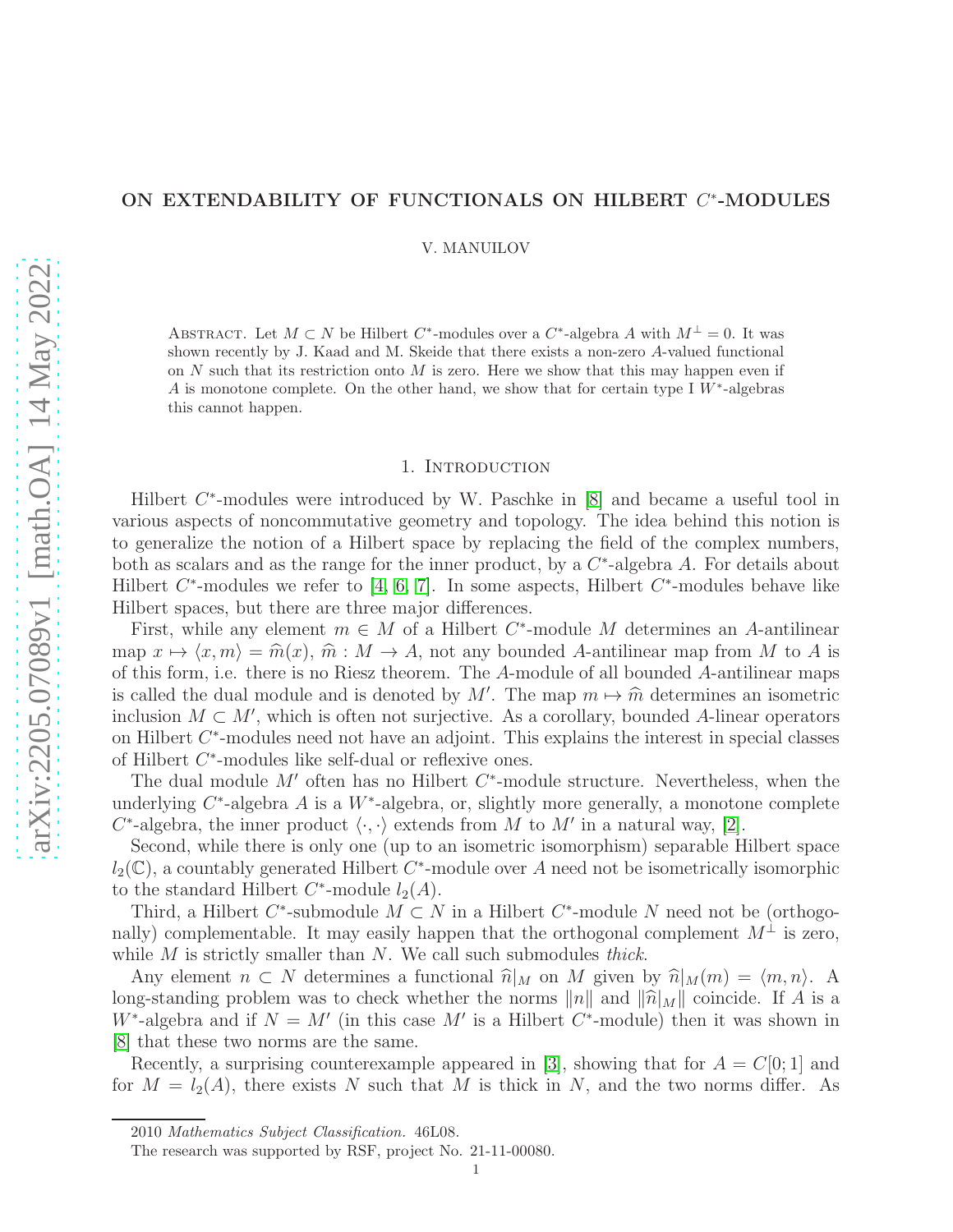a concequence, it was shown in  $[3]$  that there exist non-zero functionals on N with zero restriction onto  $M$ , thus showing that thick submodules may be not so thick.

Hilbert  $C^*$ -modules over  $C[0, 1]$  are reflexive, i.e. the second dual module  $M''$  coincides with  $M$ , but the first dual module is not a Hilbert one, which is a reason behind a lot of counterexamples. In this paper, we focus on the class of Hilbert  $C^*$ -modules, for which  $M' = M''$  is a Hilbert C<sup>\*</sup>-module. In particular, this is the case when A is a monotone complete  $C^*$ -algebra [\[2\]](#page-7-4).

We show that even when  $A$  is monotone complete, the two norms may be different. On the other hand, we show that if  $A = L^{\infty}(X)$  is a commutative W<sup>\*</sup>-algebra or  $A = \mathbb{B}(H)$  is the algebra of all bounded operators on a Hilbert space then the two norms coincide. We have no idea on what happens when  $A$  is a general  $W^*$ -algebra.

In order to compare the norms, we associate to each element  $f$  of the dual module, a right ideal  $J_f$  in A and show that the size of this ideal is related to the coincidence of the two norms.

The author is grateful to M. Frank and E. Troitsky for fruitful discussions.

# 2. HILBERT  $C^*$ -MODULES WITH HILBERT DUAL

Recall that the map  $m \mapsto \hat{m}$ ,  $M \to M'$ , defines an isometric inclusion, so we may identify M with a subset in  $M'$  via this map.

**Definition 1.** A Hilbert  $C^*$ -module M over a  $C^*$ -algebra A is called a module with a Hilbert dual if the inner product  $\langle \cdot, \cdot \rangle$  on M extends to an inner product  $\langle \cdot, \cdot \rangle'$  on M' such that  $\langle \widehat{m}, \widehat{n} \rangle' = \langle m, n \rangle$  and  $f(m) = \langle \widehat{m}, f \rangle'$  for any  $m, n \in M$  and any  $f \in M'$ .

**Lemma 2.** Let  $M$  be a Hilbert  $C^*$ -module with a Hilbert dual. Then  $M'$  is self-dual.

*Proof.* The identity map extends to the inclusion  $M'' \subset M'$  for any Hilbert  $C^*$ -module. If M' is a Hilbert  $C^*$ -module then the identity map extends to the inclusion  $M' \subset M''$ . Hence  $M''=M'.$ 

 $\Box$ 

 $\Box$ 

**Proposition 3.** Let  $\langle \cdot, \cdot \rangle'$  and  $\langle \cdot, \cdot \rangle''$  be two such extensions of the inner product on M to inner products on M′ . Then they coincide.

*Proof.* Set  $\langle f, g \rangle^+ = \frac{1}{2}$  $\frac{1}{2}(\langle f, g \rangle' + \langle f, g \rangle'')$ ,  $f, g \in M'$ . Then  $\langle \cdot, \cdot \rangle^+$  is also an extension of the inner product on M. Then  $\langle f, f \rangle' \leq 2 \langle f, f \rangle^+$  for any  $f \in M'$ , hence id:  $M' \to M'$  is a bounded map from  $(M', \langle, \cdot, \cdot \rangle^+)$  to  $(M', \langle, \cdot, \cdot \rangle')$ . It is also obviously A-linear.

As M' with any inner product is self-dual, there exists the adjoint operator  $id^* : (M', \langle, \cdot, \cdot \rangle') \rightarrow$  $(M', \langle, \cdot, \cdot \rangle^+)$ . By definition,  $\langle id, g \rangle' = \langle f, id^* g \rangle^+$  for any  $f, g \in M'$ . In particular, this holds for  $f = \hat{m}$ ,  $m \in M$ . Then

$$
\langle \mathrm{id} \,\widehat{m}, g \rangle^+ = \langle \widehat{m}, g \rangle = \langle \widehat{m}, \mathrm{id}^* g \rangle = \langle \widehat{m}, \mathrm{id}^* g \rangle'
$$

for any  $g \in M'$  and any  $m \in M$ , hence  $\mathrm{id}^* g = \mathrm{id} g$ , i.e.  $\mathrm{id}^* = \mathrm{id}$ , therefore  $\langle f, g \rangle' =$  $\langle \mathrm{id} f, \mathrm{id} g \rangle^+$  for any  $f, g \in M'$ . Thus,  $\langle f, g \rangle' = \langle f, g \rangle''$  for any  $f, g \in M'$ .

Any self-dual Hilbert  $C^*$ -module and any Hilbert  $C^*$ -module over a monotone complete  $C^*$ -algebra is obviously a module with a Hilbert dual  $[2]$ .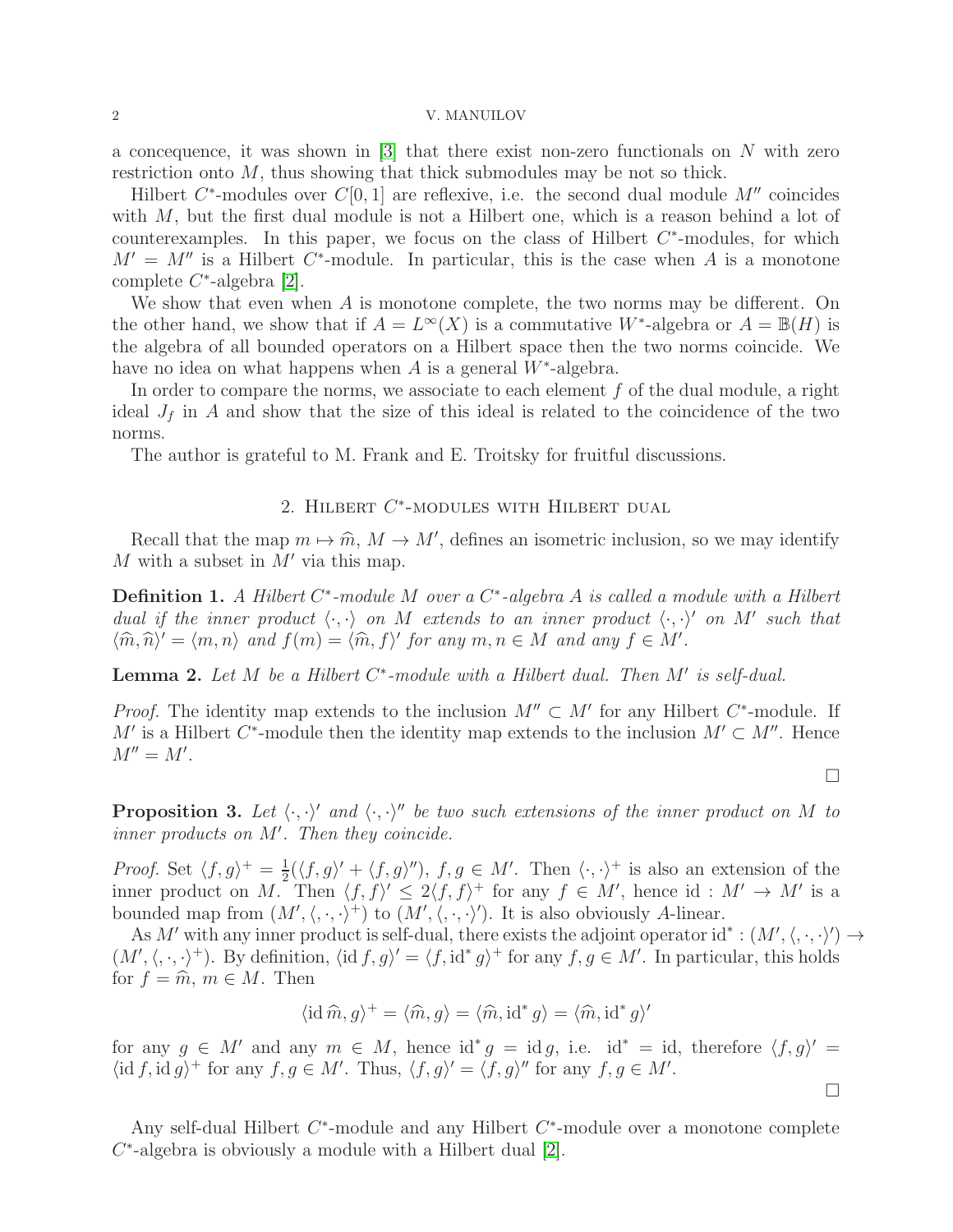### 3. Right ideals from functionals

Let  $f \in M'$ . Define the subset  $J_f \subset A$  by  $J_f = \{a \in A : fa \in M\}$ .

**Lemma 4.**  $J_f$  is a closed right ideal in A.

*Proof.* Obvious.  $\Box$ 

Apart from the trivial case when  $f \in M$  (then  $M_f = A$ ), there are two extreme cases for the right ideal  $J_f$  when  $f \notin M$ :

- $J_f$  is zero;
- $J_f$  is essential, i.e.  $aJ_f = 0, a \in A$ , implies  $a = 0$ .

Let M be a Hilbert C<sup>\*</sup>-module over a C<sup>\*</sup>-algebra A,  $f \in M'$ . Define  $M_f^0$  as the A-linear span of  $M$  and  $f$ , i.e.

$$
M_f^0 = \{m + fa : m \in M, a \in A\} \subset M',
$$

and let  $M_f$  be the norm closure of  $M_f^0$ . Usually,  $M_f$  need not be a pre-Hilbert  $C^*$ -module, i.e. the inner product on M need not be extendable to  $M_f$ , but sometimes this happens, e.g. when  $A$  is a monotone complete  $C^*$ -algebra [\[2\]](#page-7-4). We are interested in the uniqueness of the inner product extension from  $M$  to  $M_f$ , or to larger modules, e.g. to  $M'$ .

**Lemma 5.** Suppose that the inner product on M extends to an inner product on  $M_f$ . If the right ideal  $J_f$  is essential then the extended inner product on  $M_f$  is unique.

*Proof.* Let  $\langle \cdot, \cdot \rangle$  and  $\langle \cdot, \cdot \rangle$  be two extensions of the inner product  $\langle \cdot, \cdot \rangle$  on M making  $M_f$ a pre-Hilbert  $C^*$ -module. Set  $a_i = \langle f, f \rangle_i$ ,  $i = 1, 2$ . If  $j \in J_f$  then  $f_j \in M$ , hence  $f(fj) = \langle fj, f \rangle_i, i = 1, 2$ , hence  $j^*a_1 = j^*a_2$ , or, equivalently, passing to the adjoints,  $(a_2 - a_1)j = 0$ . As this holds for any  $j \in J_f$  and as  $J_f$  is essential then  $a_2 - a_1 = 0$ , hence the two inner products coincide.

$$
\Box
$$

<span id="page-2-0"></span>**Theorem 6.** Suppose that M is a Hilbert C<sup>\*</sup>-module with a Hilbert dual, and let  $\langle \cdot, \cdot \rangle_{M'}$ be the extention of the inner product  $\langle \cdot, \cdot \rangle$  from M to M'. Suppose also that M is a thick submodule in a Hilbert C<sup>\*</sup>-module N with the inner product  $\langle \cdot, \cdot \rangle_N$ , which determines an injection  $i : N \to M'$  (the inner product on M is supposed to be the restriction of the inner product on N). If the right ideal  $J_f$  is essential for any  $f \in M'$  then the inner product on N coincides with the extended inner product on M', i.e.  $\langle n, n' \rangle_N = \langle i(n), i(n') \rangle_{M'}$  for any  $n, n' \in N$ .

*Proof.* Recall that the injection j is defined as follows: for  $n \in N$ , set  $i(n)(m) = \langle m, n \rangle_N$ ,  $m \in M$ , i.e.  $i(n) = \hat{n}|_M$ . Thickness of M in N implies that i is injective.

Suppose that there exists  $n \in N$  such that  $\langle n, n \rangle_N \neq \langle i(n), i(n) \rangle_{M'}$ . Set  $f = i(n) \in M'$ , and let  $j \in J_f$ . Then, by definition,  $m = i(n)j \in M$ , and

$$
\langle m', nj \rangle_N = \langle m', nj \rangle_N = i(nj)(m') = \langle m', i(n)j \rangle_{M'}, \quad m' \in M
$$

hence  $\langle m', nj - m \rangle_N = 0$  for any  $m' \in M$ . As M is thick in N, the latter implies that  $nj = m \in M$ .

Set  $a = \langle n, n \rangle_N$ ,  $b = \langle i(n), i(n) \rangle_{M'}$ . Then

$$
j^*aj = \langle nj, nj \rangle_N = \langle m, m \rangle_M = \langle i(n)j, i(n)j \rangle_{M'} = j^*bj,
$$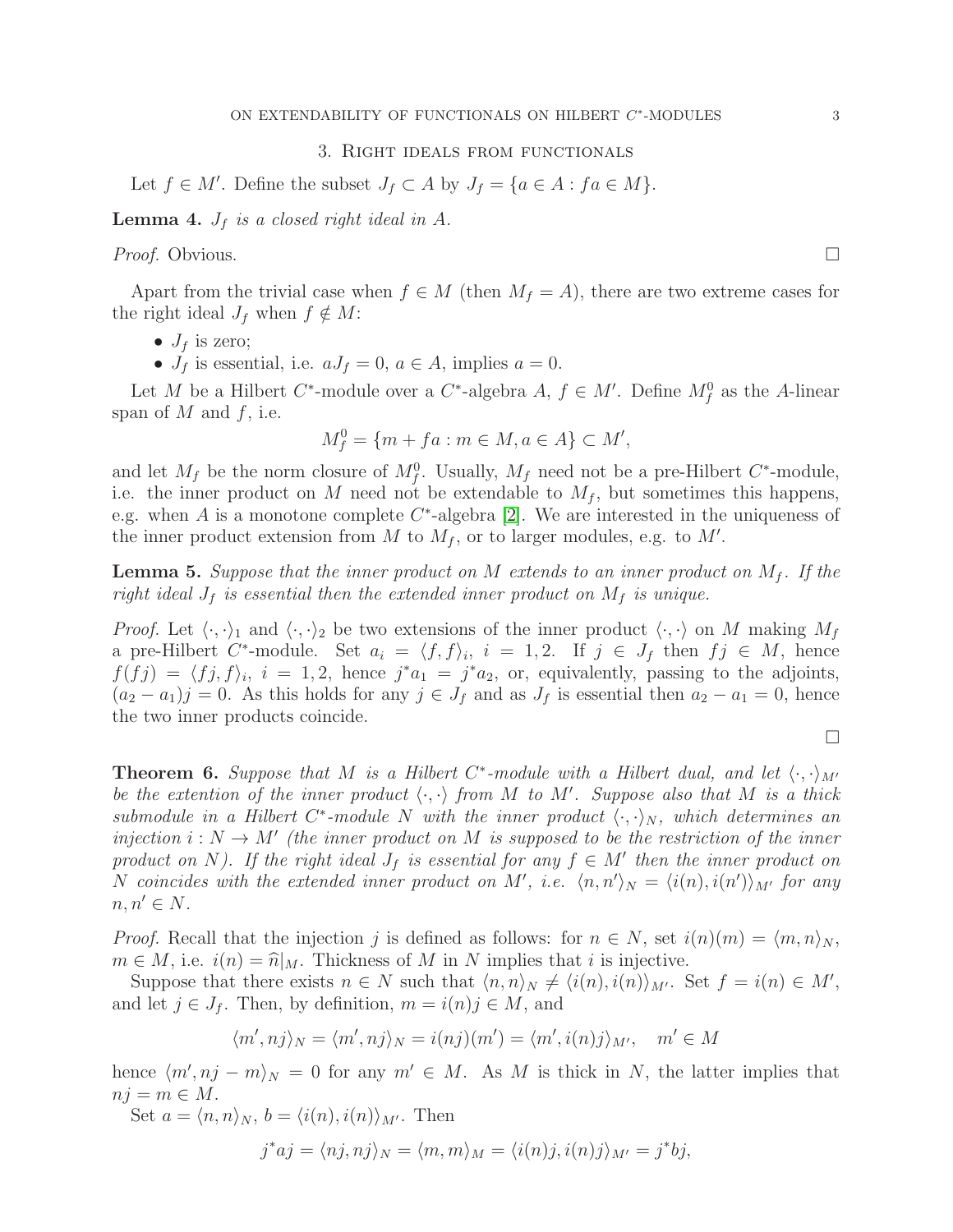hence  $j^*(a - b)j = 0$  for any  $j \in J_f$ . As  $J_f$  is essential, this implies that  $a = b$ . Thus,  $\langle n, n \rangle_N = \langle i(n), i(n) \rangle_{M'}$  for any  $n \in N$ . Polarization identity then implies that  $\langle n', n \rangle_N =$  $\langle i(n'), i(n) \rangle_{M'}$  for any  $n, n' \in N$ .

<span id="page-3-0"></span>**Theorem 7.** Suppose that m is a Hilbert C<sup>\*</sup>-module with a Hilbert dual, and let  $\langle \cdot, \cdot \rangle'$  be the extension of the inner product  $\langle \cdot, \cdot \rangle$  from M to M', hence to  $M_f \subset M'$ . Suppose also that  $\langle f, f \rangle' \geq 1$ . If  $J_f = 0$  then there exists a Hilbert C<sup>\*</sup>-module N such that  $M \subset N$  is thick,  $f \in N$ , and the norm of f as a functional (i.e. the standard norm on M') is strictly smaller than the norm of  $f$  as an element of  $N$ .

*Proof.* The condition  $J_f = 0$  means that the subspaces M and  $fA = \{fa : a \in A\}$  form a direct sum (note that it need not be a topological direct sum) equal to  $M_f^0$ . Let  $c = \langle f, f \rangle' \in$ A, and, for  $m + fa$ ,  $m' + fa' \in M_f^0$ , set

$$
\langle m + fa, m' + fa' \rangle_{+} = \langle m + fa, m' + fa' \rangle' + a^* ca'.
$$

Let us check linearity with respect to the first argument:

$$
\langle m_1 + m_2 + f(a_1 + a_2), m' + fa' \rangle_{+} = \langle m_1 + m_2 + f(a_1 + a_2), m' + fa' \rangle' + (a_1 + a_2)ca'
$$
  
=  $\langle m_1 + fa_1, m' + fa' \rangle' + \langle m_2 + fa_2, m' + fa' \rangle' + (a_1 + a_2)ca'$   
=  $\langle m_1 + fa_1, m' + fa' \rangle_{+} + \langle m_2 + fa_2, m' + fa' \rangle_{+}.$ 

Other properties of an inner product obviously hold, making thus  $M_f^0$  a pre-Hilbert  $C^*$ module with respect to  $\langle \cdot, \cdot \rangle_+.$ 

Let us show that  $M_f^0$  is complete with respect to the norm  $\|\cdot\|_+$  determined by the inner product  $\langle \cdot, \cdot \rangle_+$  (it may be not complete with respect to the norm on M').

Suppose that  $\{m_k + fa_k\}_{k\in\mathbb{N}}$  is a Cauchy sequence with respect to  $\|\cdot\|_+$ , where  $m_k \in M$ ,  $a_k \in A, k \in \mathbb{N}$ . Note that  $||fa||_+ \leq ||m + fa||_+$  for any  $m \in M$ ,  $a \in A$ , therefore,  $\{fa_k\}_{k\in\mathbb{N}}$ is a Cauchy sequence as well. Then  $\{m_k\}_{k\in\mathbb{N}}$  is Cauchy too.

As  $\langle f, f \rangle' \geq 1$ , we have

$$
a^*a \le a^* \langle f, f \rangle' a = \langle fa, fa \rangle'
$$

for any  $a \in A$ , hence

$$
||a_k - a_n||^2 \le \langle fa_k - fa_n, fa_k - fa_n \rangle',
$$

so  $\{ak\}_{k\in\mathbb{N}}$  is a Cauchy sequence too. As both A and M are complete, the limit of the sequence  ${m_k + fa_k}_{k \in \mathbb{N}}$  is of the form  $m + fa$  for some  $m \in M$  and  $a \in A$ , thus  $M_f^0$  is complete.

Note that

$$
\langle m, m' + fa \rangle_+ = \langle m, m' + fa \rangle' = \langle m, m' \rangle + f(m)a, \quad m, m' \in M, a \in A,
$$

hence  $\langle \cdot, \cdot \rangle_+$  is an extension of the inner product  $\langle \cdot, \cdot \rangle$  on M to N. As M is thick in M', it is thick in N as well. Indeed, if  $\langle m, m' + fa \rangle_+ = 0$  for any  $m \in M$  then  $\langle m, m' + fa \rangle' = 0$ , hence  $m' + fa \in M'$  is orthogonal to the whole M, hence  $m' + fa = 0$ .

Finally,

$$
||f||' = (\langle f, f \rangle')^{1/2} = ||c||^{1/2},
$$

while

$$
||f||_{+} = (\langle f, f \rangle_{+})^{1/2} = (\langle f, f \rangle' + c)^{1/2} = \sqrt{2}||c||^{1/2}
$$

.

 $\Box$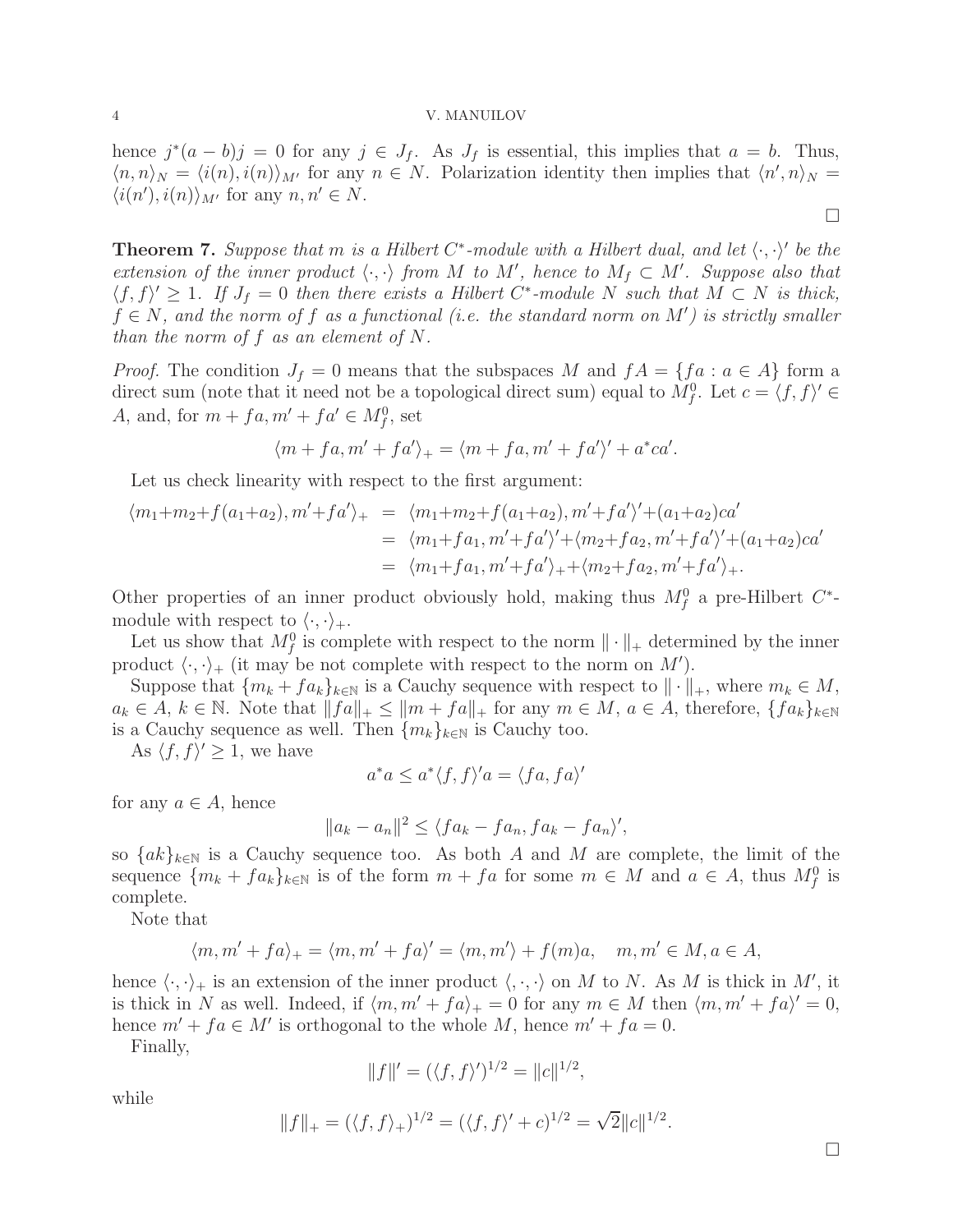**Remark 8.** Considering  $M = A \oplus M$  instead of M, and  $f = (\hat{1}_A, f) \in M'$  instead of  $f \in M'$ , we get  $\langle f, \hat{f} \rangle' \geq 1$ , and  $J_{\tilde{f}} = J_f$ , so the condition  $\langle f, f \rangle' \geq 1$  is not restrictive.

## 4. POSITIVE RESULTS

For a Hilbert  $C^*$ -module N we write  $\hat{n}$  for the functional  $x \mapsto \langle n, x \rangle$ .

**Theorem 9.** Let  $M \subset N$  be Hilbert  $C^*$ -modules over a commutative W<sup>∗</sup>-algebra  $A = C(X)$ such that M is countably generated and  $M^{\perp} = 0$ . Then  $||n|| = ||\hat{n}|_M||$  for any  $n \in N$ ,i.e. the  $map\ n \mapsto \widehat{n}|_M, N \to M',$  is an isometry.

Proof. If M is countably generated then it can be considered as a direct summand in the standard Hilbert  $C^*$ -module  $l_2(A)$ , i.e.  $l_2(A) = M \oplus K$  for some Hilbert  $C^*$ -module K. The functional  $\hat{n}|_M$ ,  $n \in N$ , can be similarly considered as a functional on  $l_2(A)$  (defined by zero on K). If  $||n|| \neq ||\hat{n}|_M||$  for some  $n \in N$  then the two norms differ for  $(n, 0) \in N \oplus K$ , so the proof reduces to the case when  $M = l_2(A)$ .

Let  $f \in M'$ , and let  $J_f = \{a \in A : fa \in M\}$  be an ideal in A. We claim that if  $M = l_2(A)$ then  $J_f$  is essential for any  $f \in M'$ , i.e.  $aJ_f = 0, a \in A$ , implies that  $a = 0$ . Let  $f = (f_n)_{n \in \mathbb{N}}$ ,  $f_n \in C(X)$ . The condition  $f \in M'$  means that  $\sum_{n=1}^{\infty} |f_n|^2$  is bounded. Set  $g_n = \sum_{k=1}^n |f_n|^2$ . As A is a W<sup>\*</sup>-algebra, the least upper bound  $\bar{g}$  of the monotone sequence  $(g_n)_{n\in\mathbb{N}}$  exists and coincides with the pointwise limit  $\check{g} = \lim_{n \to \infty} g_n$  outside a meager subset  $Y_f$  of X. We claim that  $J_f$  consists of all functions a vanishing on  $Y_f$ . Recall that  $fa \in M$  iff the sequence  ${f_na}_{n\in\mathbb{N}}$  is norm convergent.

Supppose that  $a \in A$ ,  $a|_{Y_f} = 0$ . Given  $\varepsilon > 0$ , set  $U = \{x \in X : |a(x)| < \frac{\varepsilon}{\|\overline{g}\|}$  $\frac{\varepsilon}{\|\bar{g}\|}$ . Clearly,  $U \subset X$  is open, and  $Y_f \subset U$ . Then  $|g_n(x)a(x) - \bar{g}(x)a(x)| \leq \varepsilon$  for any  $x \in U$  and for any  $n \in \mathbb{N}$ . On the compact set  $X \setminus U$ , the sequence  $\{g_n a\}_{n\in\mathbb{N}}$  converges pointwise to the continuous function  $\bar{g}a$ , hence the convergence is uniform — both on U and on  $X \setminus U$ . Thus,  $a \in J_f$ .

Now, let  $a \in J_f$ . Suppose that there exists  $x_0 \in Y_f$  such that  $a(x_0) \neq 0$ . The sequence  ${g_na}_{n\in\mathbb{N}}$  is uniformly convergent on X, hence  $\check{g}a$  is continuous and coincides with  $\bar{g}a$ , i.e.  $\bar{g}(x)a(x) = \check{g}(x)a(x)$  for any  $x \in X$ . But  $\bar{g}(x_0) \neq \check{g}(x_0)$ . This contradiction shows that  $a|_{Y_f} = 0.$ 

Let us show that the ideal  $J_f$  is essential. Let  $aJ_f = 0$  for some  $a \in C(X)$ . Let  $V =$  ${x \in X : a(x) \neq 0}$ . Then V is an open subset of X. As  $ab = 0$  for any  $b \in J_f$ , we should have  $b(x) = 0$  for any  $x \in V$ . Recall that if  $C(X)$  is a  $W^*$ -algebra then X is a hyperstonean space. By Corollary following Proposition 5 of [\[1\]](#page-7-6), in hyperstonean spaces, any meager set is nowhere dense, i.e. the interior of its closure is empty. Recall that functions in  $J_f$  equal zero on  $Y_f$ , hence, on its closure  $\overline{Y}_f$ . The condition  $aJ_f = 0$  means that for any  $b \in J_f$  one has  $b|_V = 0$ . We claim that this implies  $V \subset \overline{Y}_f$ . Indeed, assume the contrary: let  $x_0 \in V \setminus \overline{Y}_f$ satisfy the condition: any continuous function that vanishes on  $\overline{Y}_f$  vanishes at  $x_0$ . As X is compact and Hausdorff, it is normal, hence there exists a continuous function that vanishes on  $\overline{Y}_f$  and equals 1 at  $x_0$ . This contradiction proves  $V \subset \overline{Y}_f$ . But  $Y_f$  is nowhere dense, hence the open set V must be empty. Hence  $a = 0$ .

$$
\qquad \qquad \Box
$$

Let J be of  $c_0$ - $\sum_i \oplus \mathbb{K}(H_i)$ -type, i.e. it has a faithful \*-representation as a  $C^*$ -algebra of compact operators on some Hilbert space, and let  $A \supset J$  be a  $C^*$ -algebra such that  $J$  is an essential ideal in A. As examples, we may consider  $A = \mathbb{B}(H)$ ,  $J = \mathbb{K}(H)$  and  $A = l_{\infty}$ ,  $J=c_0$ .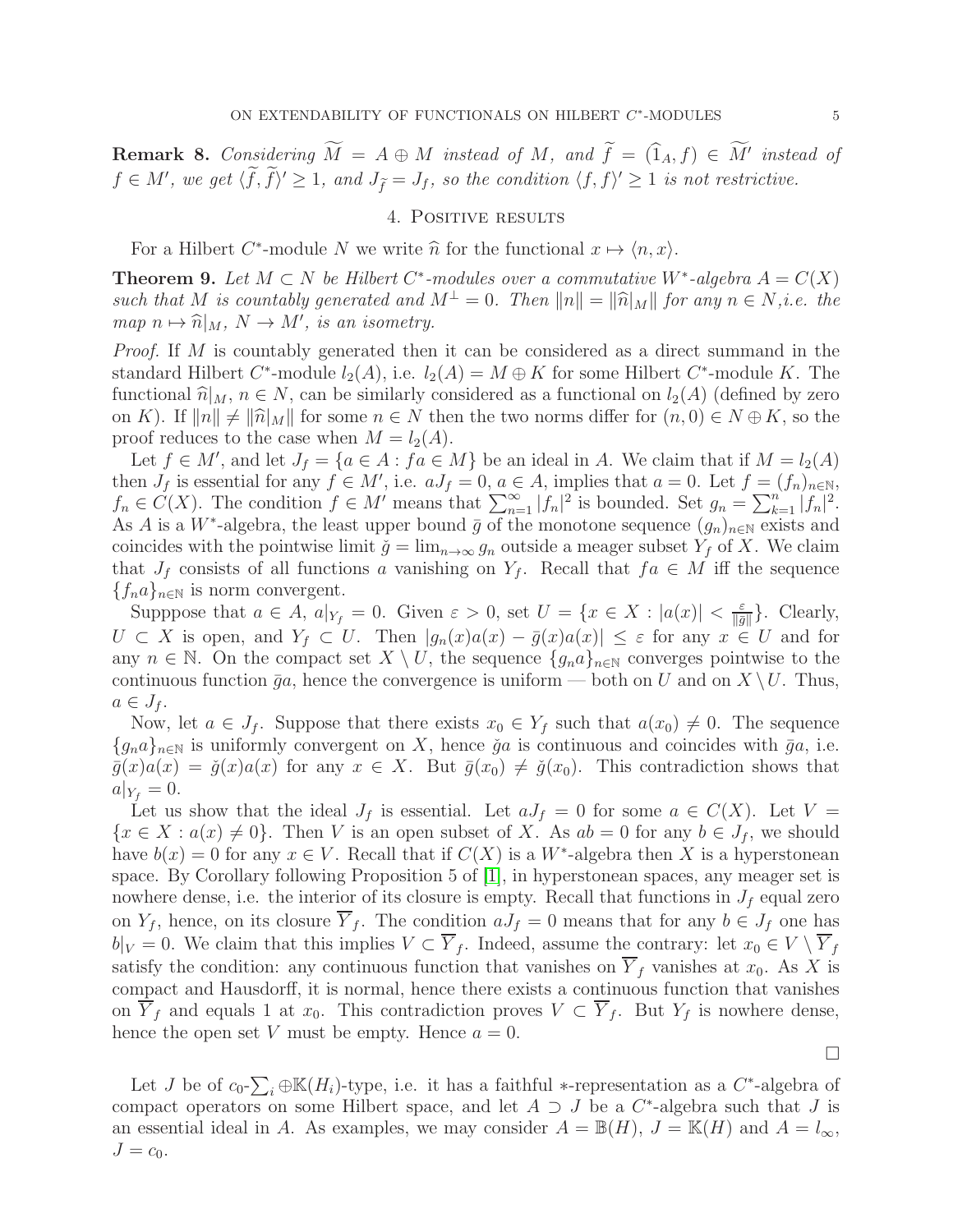**Theorem 10.** Let  $M \subset N$  be Hilbert  $C^*$ -modules over A such that  $M^{\perp} = 0$ . Suppose that M is a Hilbert  $C^*$ -module with a Hilbert dual. If A is a  $C^*$ -algebra containing an essential ideal J of  $c_0$ - $\sum_i \oplus \mathbb{K}(H_i)$ -type then  $||n|| = ||\widehat{n}|_M||$  for any  $n \in N$ , i.e. the map  $n \mapsto \widehat{n}|_M$ ,  $N \rightarrow M'$ , is an isometry.

*Proof.* Denote by  $MJ \subset M$  the norm closure of the linear span of  $\{mj : m \in M, j \in J\}$ . Then MJ is a Hilbert C<sup>\*</sup>-module over J. Clearly,  $MJ \subset NJ$ . It was shown in [\[5\]](#page-7-7) that any submodule over J is orthogonally complemented.

We claim that  $MJ = NJ$ . Indeed, if this is not true then the orthogonal complement for MJ in NJ is not zero. Let  $x \in NJ$  satisfy  $x \perp MJ$ . Then  $\langle mj, x \rangle = 0$  for any  $m \in M$  and any  $j \in J$ . As J is essential, we can conclude that  $\langle m, x \rangle = 0$  for any  $m \in M$ . As  $M^{\perp} = 0$ in N, we conclude that  $x = 0$ . It follows that  $n j \in M$  for any  $n \in N$  and any  $j \in J$ .

Similarly, consider the inclusion  $M \subset M'$ . Here we have  $M^{\perp} = 0$  as well. Passing to  $MJ \subset M'J$ , we can conclude that  $f_j \in M$  for any  $f \in M'$ . In particular,  $\hat{n}|_M \cdot j \in M$ .<br>Preserves the  $M'$  is a Hilbert  $C^*$  we delegated the inner number  $\langle \cdot \rangle$ .

By assumption, M' is a Hilbert C<sup>\*</sup>-module with the inner product  $\langle \cdot, \cdot \rangle_{M'}$ . By Theorem [6,](#page-2-0)  $\langle \hat{n}|_M, \hat{n}|_M \rangle_{M'} = \langle n, n \rangle_N$  for any  $n \in N$ .

 $\Box$ 

## 5. Negative results

Here we show that the norm of extensions of functionals from thick submodules may be not unique even for commutative monotone complete  $C^*$ -algebras. Take  $X = [0, 1]$ , and consider the  $C^*$ -algebra  $Bor(X)$  of all bounded Borel functions with the sup-norm. Consider the set J of all functions  $a \in Bor(X)$  such that the set  $\{x \in X : a(x) \neq 0\}$  is meager. The set J is an ideal in  $Bor(X)$ , so let  $A = B(X) = Bor(X)/J$  be the quotient  $C^*$ -algebra. We denote the equivalence class of a by  $[a] \in A$ . The C<sup>\*</sup>-algebra  $B(X)$  was showed to be monotone complete in [\[1\]](#page-7-6), while  $Bor(X)$  is only monotone  $\sigma$ -complete [\[9\]](#page-8-0).

<span id="page-5-0"></span>**Lemma 11.** There exists  $f \in l_2(A)'$  with  $\langle f, f \rangle' \geq 1$  such that  $fa \in l_2(A)$  for  $a \in A$  implies that  $a = 0$ .

*Proof.* We use the idea from [\[3\]](#page-7-5) to construct  $f = ([f_1], [f_2], ...) \in l_2(A)'$  in such a way that the least upper bound for the partial sums of  $\sum_{k=1}^{\infty} |f_k|^2$  would differ from their pointwise limit on the set of rationals in  $(0, 1)$ . Here  $f_k \in Bor(X)$ ,  $k \in \mathbb{N}$ .

Let  $(r_m)_{m\in\mathbb{N}}$  be the sequence of all rational numbers in  $(0, 1)$  enumerated by natural numbers. For each  $r_m$ , take a strictly increasing sequence  $\alpha_m^k \in (0, 1)$  such that  $\lim_{k \to \infty} \alpha_m^k =$  $r_m$ , and let  $h_m^k$  be the characteristic function of the interval  $[\alpha_m^k, \alpha_m^{k+1}]$ . Fix a bijection

$$
\varphi : \mathbb{N} \to \mathbb{N}^2, \quad \varphi(n) = (m(n), k(n)),
$$

and set  $f_n = \frac{1}{2^{m(n)}} h_{m(n)}^{k(n)}$  $\sum_{n=1}^{k(n)}$ . Then the partial sums  $\sum_{n=1}^{N} |f_n|^2$  (and hence  $\sum_{n=1}^{N} |[f_n]|^2$ ) are uniformly bounded, hence  $f = ([f_n])_{n \in \mathbb{N}} \in l_2(A)'$ . Note that we could take continuous functions instead of  $h_n^k$  to get a required f. To fit the condition  $\langle f, f \rangle' \geq 1$  we may replace the constructed  $f = ([f_1], [f_2], \ldots)$  by  $(1_A, [f_1], [f_2], \ldots)$ . For shortness' sake set  $g_m = \sum_{k=1}^m |f_k|^2 \in Bor(X).$ 

The series  $\sum_{k=1}^{n} [|f_k|]^2$  is not norm convergent in  $B(X)$  (i.e.  $f \notin l_2(A)$ ). Indeed, note first that  $\|\chi\|_{Bor(X)} = \|[\chi]\|_{B(X)} = 1$  for a characteristic function  $\chi$  of any open subset of X. The norm in the quotient algebra is given by

$$
\|[\chi]\|_{B(X)} = \inf_{\psi \in J} \|\chi + \psi\|_{Bor(X)} = 1
$$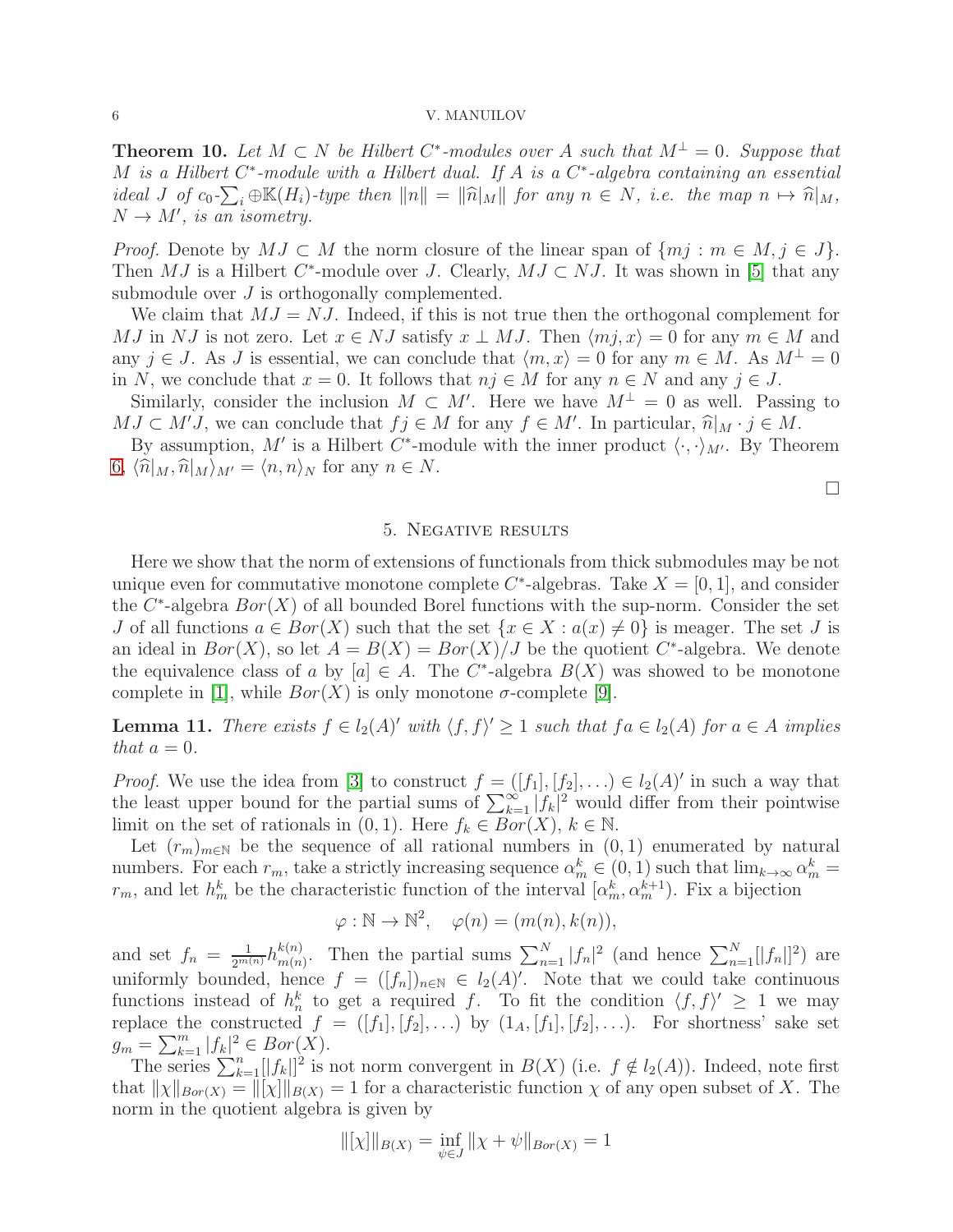as  $\psi$  vanishes outside of a meager set. Take any  $N \in \mathbb{N}$ . There exists  $n_0 \in \mathbb{N}$  such that  $m(N + n_0) = 1$ . Then, for any  $M > N + n_0$ , we have  $g_M - g_N \ge \frac{1}{2}$  $\frac{1}{2}h_1^{k(N+n_0)}$  $\int_1^{\kappa(N+n_0)}$ , hence

$$
\| [g_M] - [g_N] \| \ge \frac{1}{2} \| [h_1^{k(N+n_0)}] \| = \frac{1}{2}.
$$

Moreover, this series is not norm convergent on any closed interval  $[c, d] = V \subset X$ . Let  $\check{q}$ :  $Bor(X) \rightarrow Bor(V)$  denote the restriction map. It induces the map of the quotients  $q: B(X) \to B(V)$ . We claim that the series  $\sum_{k=1}^{\infty} q(||f_k||)^2$  is not norm convergent. Indeed, take  $m_0$  such that  $r_{m_0} \in V$ , then we can repeat the previous argument. For any  $N \in \mathbb{N}$ we can find  $n_0 \in \mathbb{N}$  such that  $m(N + n_0) = m_0$ . Then, for any  $M > N + n_0$ , we have  $g_M - g_N \ge \frac{1}{2^{m_0}} h_{m_0}^{k(N+n_0)}$ , hence

$$
\| [g_M] - [g_N] \| \ge \frac{1}{2^{m_0}} \| [h_{m_0}^{k(N+n_0)}] \| = \frac{1}{2^{m_0}}.
$$

Let  $a \in B(X)$  such that  $a \neq 0$  and  $fa \in l_2(A)$ . Set  $b = aa^*$ , then  $b \neq 0$ ,  $b \geq 0$  and  $fb \in l_2(A)$ , so we may replace a by b. If we show that  $b = 0$  then  $a = 0$  as well.

Recall that every equivalence class in  $B(X)$  has a lower semicontinuous representative [\[1\]](#page-7-6), so there exists a lower semicontinuous  $\beta \in Bor(X)$  such that  $[\beta] = b$ . Let

$$
f(t) = \begin{cases} t & \text{if } t \ge 0; \\ 0 & \text{if } t < 0. \end{cases}
$$

Then  $[f \circ \beta] = f([\beta]) = f(b) = b$ . As f is non-decreasing, it is easy to see that  $\alpha = f \circ \beta \in$ Bor(X) is also lower semicontinuous. We also have  $\alpha(x) \geq 0$  for any  $x \in X$ . As  $b \neq 0$ , there exists  $\varepsilon > 0$  and a non-empty open set  $U \subset X$  such that  $\alpha(x) > \varepsilon$  for any  $x \in U$ . Let  $V \subset U$  be a non-empty closed subset. If the sequence  $\{[g_n]b\}_{n\in\mathbb{N}}$  is norm convergent in  $B(X)$  (i.e. if  $fb \in l_2(A)$ ) then the sequence  $\{q([g_n])\}_{n\in\mathbb{N}}$  is norm convergent in  $B(V)$  too a contradiction.

 $\Box$ 

 $\Box$ 

Corollary 12. There exists a monotone complete commutative  $C^*$ -algebra A, a Hilbert  $C^*$ module N over A, a thick submodule  $M \subset N$ , and  $n \in N$  such that  $||n||_N > ||\hat{n}||_M||_M$ .

*Proof.* Let A be as above,  $M = l_2(A)$ . Take  $f \in l_2(A)'$  as in Lemma [11,](#page-5-0) i.e. such that  $J_f = 0$ . Then apply Theorem [7.](#page-3-0)

There is an interesting consequence of this result. We show that there exist functionals in  $N'$  that equal zero on  $M$ .

Let  $M \subset N$ , and suppose that both  $M$  and  $N$  are Hilbert  $C^*$ -modules with a Hilbert dual. Denote the inclusion  $M \to N$  by  $\alpha$ , and define the map  $P: N' \to M'$  by  $P(g)(m) = g(\alpha(m))$ ,  $g \in N'$ ,  $m \in M$ . As the dual modules are Hilbert  $C^*$ -modules, this can be written as

<span id="page-6-0"></span>(1) 
$$
\langle \widehat{m}, P(g) \rangle_{M'} = \langle \widehat{\alpha(m)}, g \rangle_{N'}.
$$

As the dual modules are Hilbert  $C^*$ -modules, they are self-dual, i.e. equal to their second duals. Therefore, all bounded operators are adjointable. Let  $I = P^* : M' \to N'$ . Then  $\langle f, P(g) \rangle_{M'} = \langle I(f), g \rangle_{N'}, f \in M'.$  Taking  $f = \hat{m}, m \in M$ , we get

(2) 
$$
\langle \widehat{m}, P(g) \rangle_{M'} = \langle I(\widehat{m}), g \rangle_{N'}.
$$

<span id="page-6-1"></span>Comparing [\(1\)](#page-6-0) and [\(2\)](#page-6-1), we see that  $I(\hat{m}) = \alpha(m)$  for any  $m \in M$ .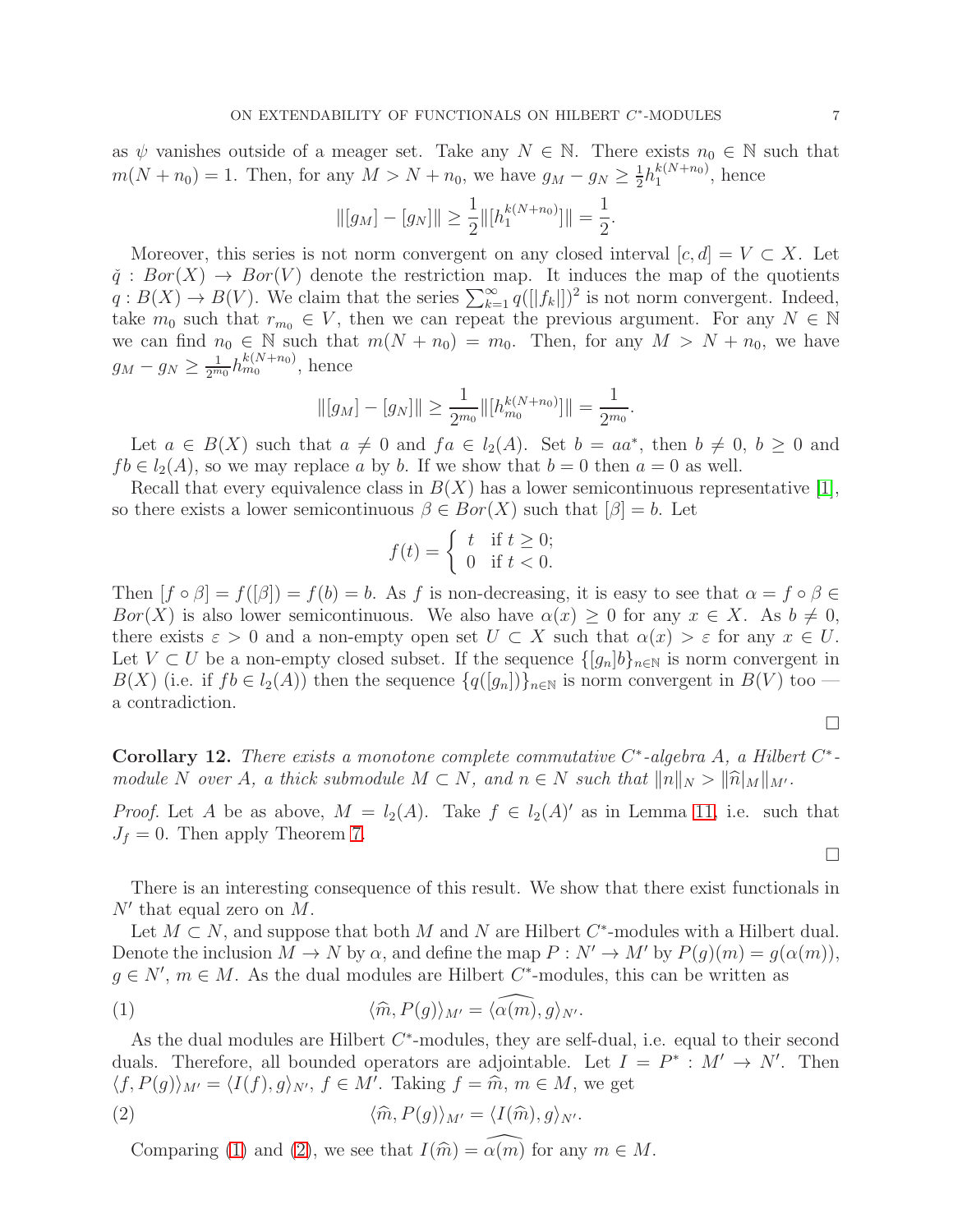<span id="page-7-8"></span>**Theorem 13.** Let  $M \subset N$  be a thick submodule, let both M and N are Hilbert  $C^*$ -modules with a Hilbert dual. Then the map  $I: M' \to N'$  is an isometric inclusion. If there exists  $n \in N$  such that  $||n||_N > ||\widehat{n}|_M||_{M'}$  then  $N' = I(M') \oplus K$  for some non-zero K.

*Proof.* Let us calculate the composition  $PI : M' \to M'$ . For  $m, m' \in M$ , we have

$$
\langle PI(\widehat{m}), \widehat{m}' \rangle_{M'} = \langle I(\widehat{m}), I(\widehat{m}') \rangle_{N'}
$$
  
=  $\langle \widehat{\alpha}(m), \widehat{\alpha}(m') \rangle_{N'}$   
=  $\langle \alpha(m), \alpha(m') \rangle_N$   
=  $\langle m, m' \rangle_M$   
=  $\langle \widehat{m}, \widehat{m}' \rangle_{M'},$ 

hence,  $\langle PI(\hat{m}) - \hat{m}, \hat{m}' \rangle_{M'} = 0$  for any  $m' \in M$ , thus, as  $M \subset M'$  is thick, we conclude that  $PI(\hat{m}) = \hat{m}$  for any  $m \in M$ .

Note that PI is selfadjoint, and  $(PI)|_M = id_M$ . This suffices to show that  $PI = id_{M'}$ :

$$
\langle PI(f), \widehat{m} \rangle_{M'} = \langle f, PI(\widehat{m}) \rangle_{M'} = \langle f, \widehat{m} \rangle_{M'}, \quad f \in M',
$$

hence, by thickness of M in M', we conclude that  $PI(f) = f$  for any  $f \in M'$ .

Then  $IP: N' \to N'$  is a projection with range M', and both P and I are contractions. It follows from [\(1\)](#page-6-0) that

$$
\langle \widehat{m}, P(\widehat{n}) \rangle_{M'} = \langle \widehat{\alpha(m)}, \widehat{n} \rangle_{N'} = \langle \alpha(m), n \rangle_N = \widehat{n}|_M(m)
$$

for any  $m \in M$ ,  $n \in N$ , hence  $P(\widehat{n}) = \widehat{n}|_M$  for any  $n \in N$ .

Let  $n \in N$  satisfy  $||n||_N > ||\hat{n}||_M||_M'$ . Then  $||P(\hat{n})||_M' < ||n||_N$ , hence  $||IP(\hat{n})|| < ||n||_N$ . If  $IP = id_{N'}$  then this cannot be true, hence the projection IP is not the identity map. Set  $K = (\text{id}_{N'} - IP)(N').$ 

 $\Box$ 

Corollary 14. Let  $M \subset N$  be a thick submodule, and let both M and N be Hilbert  $C^*$ modules with a Hilbert dual. If there exists  $n \in N$  such that  $||n||_N > ||\hat{n}||_M||_M'$  then there exists  $g \in N'$  such that  $g|_M = 0$ .

*Proof.* Let K be as in Theorem [13,](#page-7-8) and let  $g \in K$ ,  $g \neq 0$ . Then  $\langle g, f \rangle' = 0$  for any  $f \in M'$ , hence  $g|_M = 0$ .

 $\Box$ 

### **REFERENCES**

- <span id="page-7-6"></span><span id="page-7-4"></span>[1] J. DIXMIER. On certains espaces considérés par M. H. Stone. Sum. Bras. Math. II, 11 (1951), 151–182.
- <span id="page-7-5"></span>[2] M. FRANK. Hilbert  $C^*$ -modules over monotone complete  $C^*$ -algebras. *Math.Nachr.* 175(1995), 61–83.
- [3] J. KAAD, M. SKEIDE. Kernels of Hilbert  $C^*$ -module maps: a counterexample. J. Operator Theory, to appear; www.arxiv.org: 2101.03030.
- <span id="page-7-1"></span>[4] E. C. LANCE. Hilbert  $C^*$ -Modules — a Toolkit for Operator Algebraists. London Math. Soc. Lecture Note Series 210, Cambridge, 1995.
- <span id="page-7-7"></span>[5] B. MAGAJNA. Hilbert  $C^*$ -modules in which all closed submodules are complemented. Proc. Amer. Math. Soc. **125** (1997), 849-852.
- <span id="page-7-3"></span><span id="page-7-2"></span>[6] V. M. MANUILOV, E. V. TROITSKY. Hilbert C<sup>\*</sup>-Modules. AMS, Providence, R.I., 2005.
- [7] V. M. MANUILOV, E. V. TROITSKY. Hilbert  $C^*$  and  $W^*$  Modules and Their Morphisms. J. Math. Sci. 98  $(2000)$ , 137–201.
- <span id="page-7-0"></span>[8] W. L. PASCHKE. Inner product modules over B<sup>∗</sup>-algebras. Trans. Amer. Math. Soc. 182 (1973), 443–468.